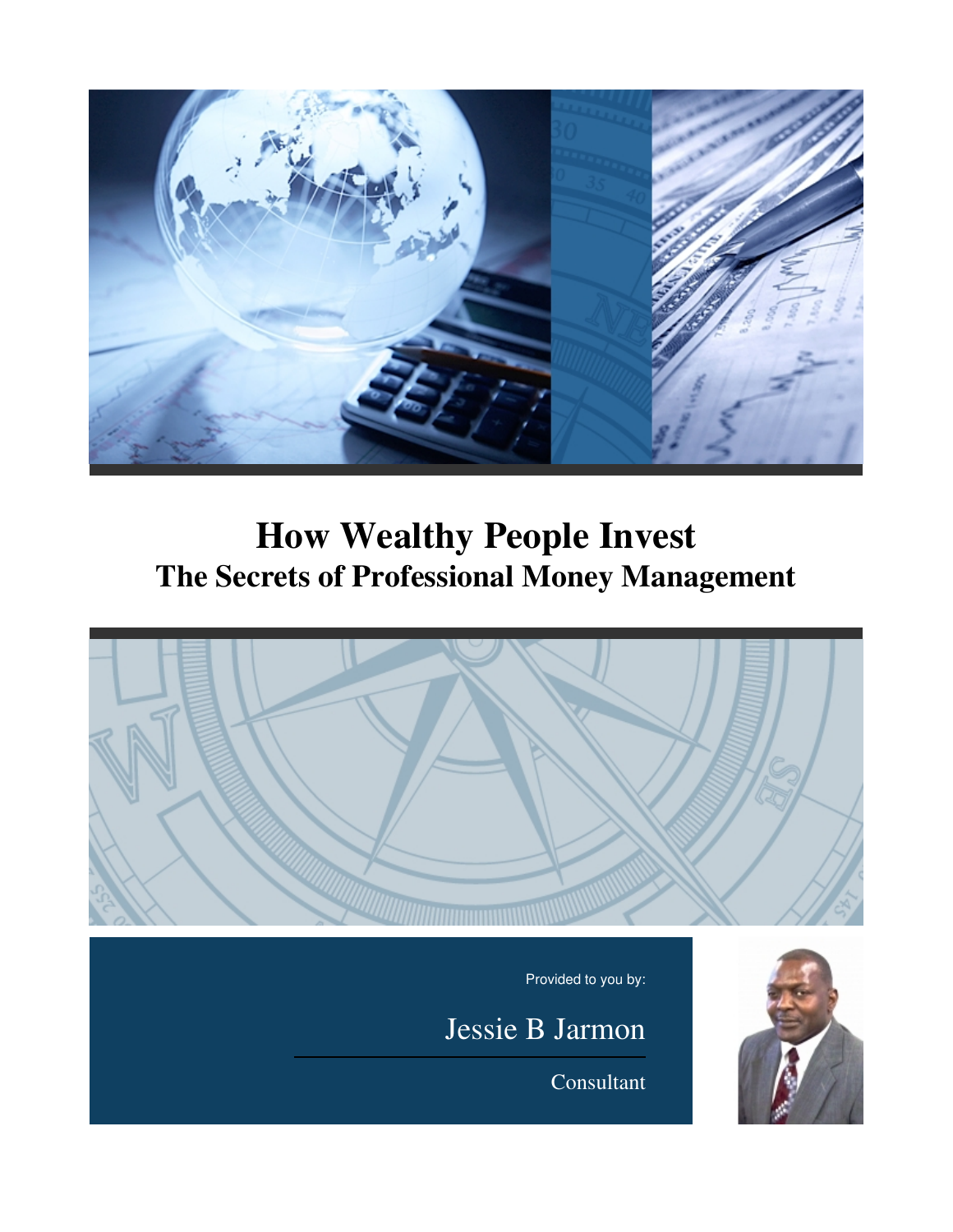# **How Wealthy People Invest The Secrets of Professional Money Management**

Written by Financial Educators

Provided to you by

Jessie B Jarmon **Consultant** 6575473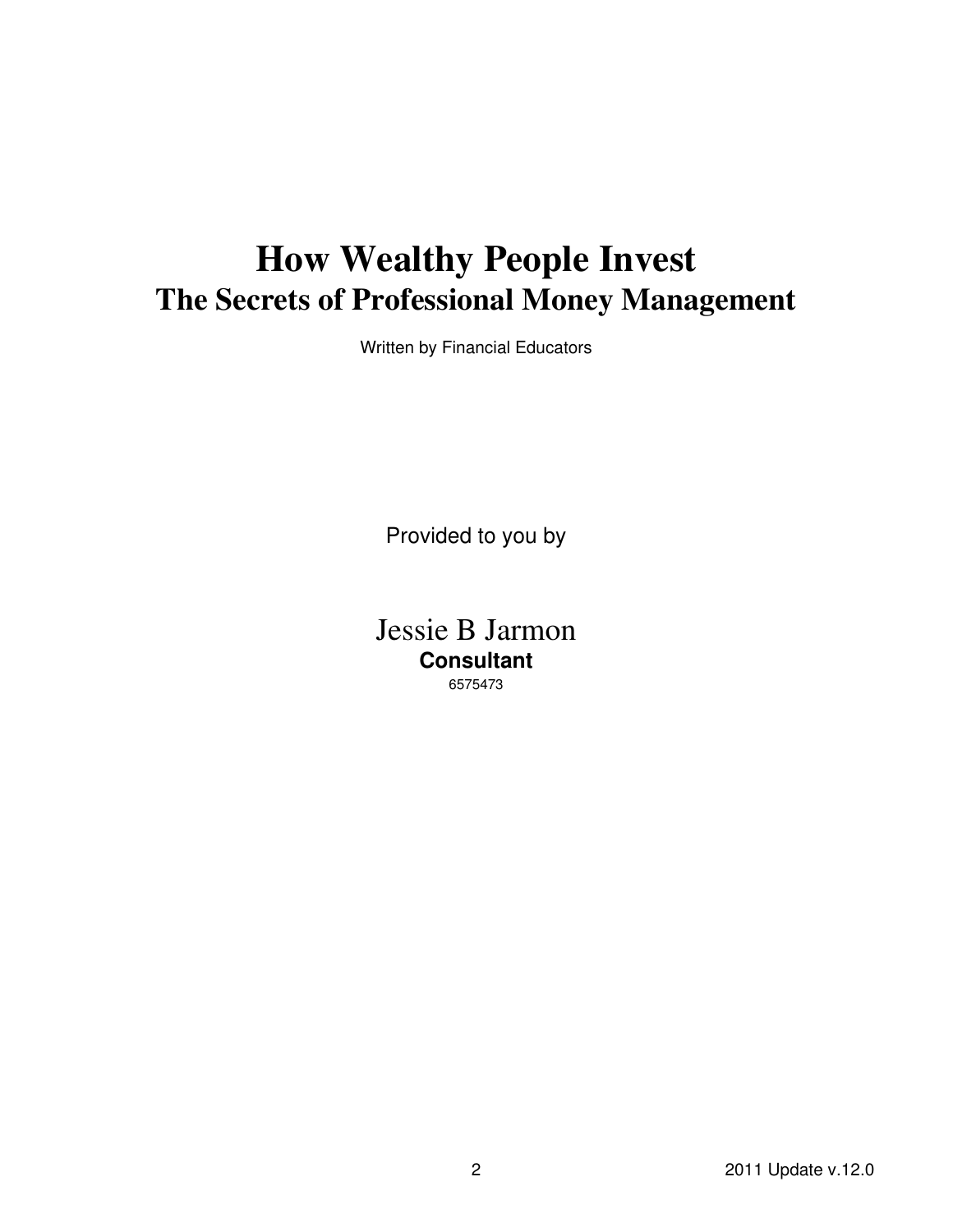## **Introduction**

 Just as surgeons don't operate on themselves, wealthy people usually do not invest their own money. They have investment professionals manage their money for them.

 In this booklet, we will discuss three types of professional money management and the differences between each. We will look at mutual funds, exchange traded funds and separately managed accounts, and the pros and cons of each.

## **Mutual Funds**

 There are many reasons why people select Mutual Funds in their own portfolios. Here are some of the most common reasons:

#### **Advantages**

 Mutual funds are perfectly designed for the small investor because most accept small investment amounts, typically \$2500 or less. Secondly, mutual funds offer perfect liquidity with the ability to add or withdraw from your account at the end of any day. Additionally, the money is invested by an individual or team of individuals who are typically experienced investors, have a tested investing methodology, and have typically earned the Chartered Financial Analyst credential. This is a rigorous program of study, far more comprehensive than the exams a financial advisor or investment advisor must pass. So far, mutual funds appear to be an easy investment for any type of investor.

 Maybe most important is diversification. Mutual funds may have from 30 to 500 different stocks in the fund thereby diversifying your money and providing protection to your principal. Should a couple of companies in the mutual fund do exceptionally poorly; the poor performers will not have a large impact on a big portfolio. However, there are investors who would prefer not to use mutual funds as explained under the disadvantages section.

#### **Disadvantages**

**Fees:** One of the often cited complaints about mutual funds is that of heavy fees. Money Magazine analyzed the prospectuses of each of the stock and bond funds in the 29 largest fund complexes and calculated the average cost of ownership, assuming the fund shares were held for three years (and any loads amortized over this period). In 21 of the largest 29 fund families, investors incurred annual costs ranging from 2% to 3%. A similar study by the SEC concluded that average fees were lower.<sup>1</sup>

**Turnover and Taxes:** Closely related to the issue of high fees is the issue of portfolio turnover and income taxes. The turnover rate (frequency of purchases and sales) in a fund is not necessarily a bad thing but it does increase your tax bill if the fund is selling stocks with lots of short-term gains. Additionally, turnovers cost you money. If turnover does hurt a fund's return, wouldn't there be a correlation between a fund's turnover rate and its after-tax return? Indeed there is!<sup>2</sup>

<sup>&</sup>lt;sup>1</sup>http://www.sec.gov/news/studies/feestudy.htm.

 $2<sup>2</sup>$ "Taxes are one of the most significant costs of investing in mutual funds through taxable accounts Recent estimates suggest that more than two and one-half percentage points of the average stock fund's total return is lost each year to taxes." SEC website http://www.sec.gov/rules/final/33-7941.htm.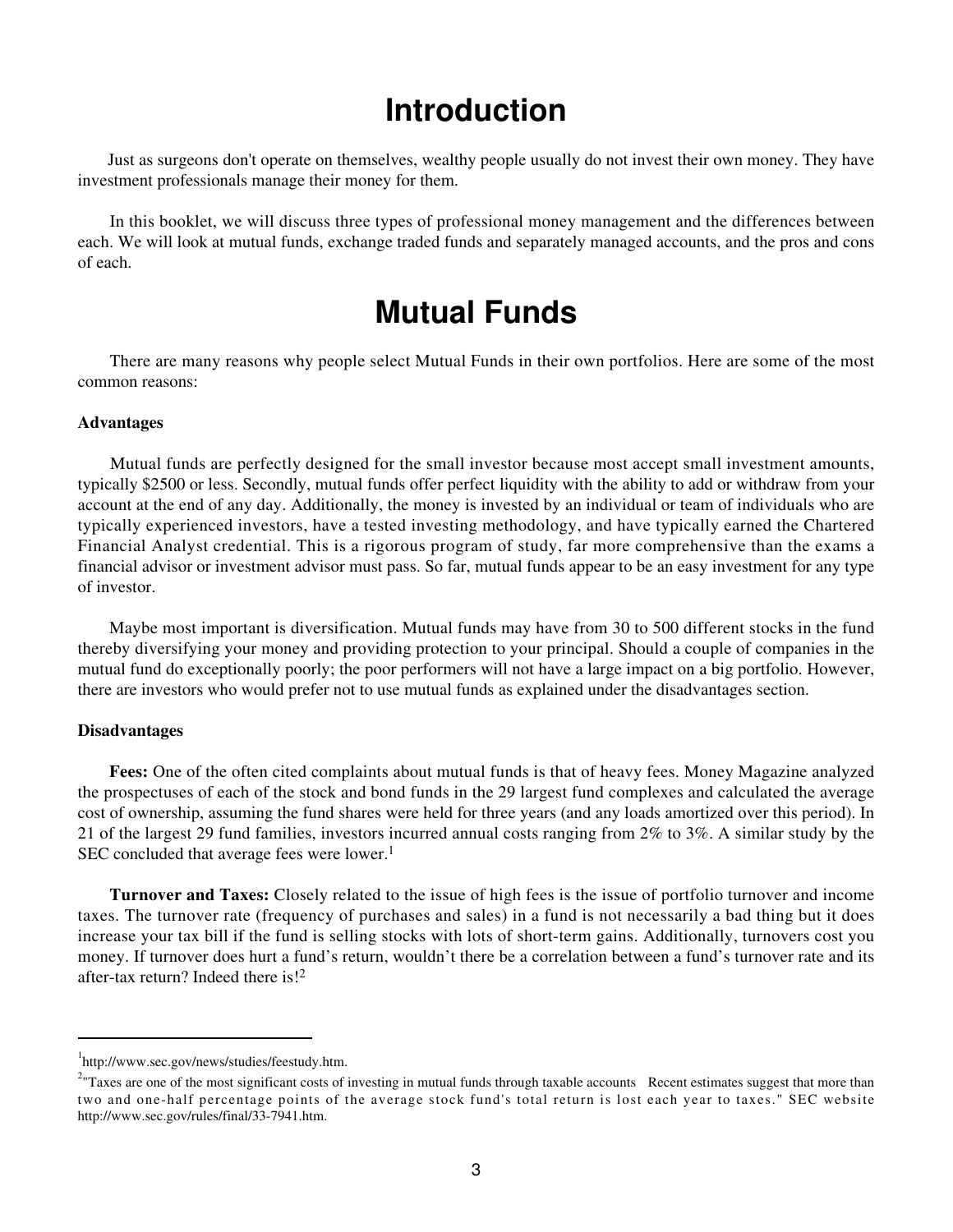To optimize your mutual fund returns, or any investment returns, know the effect that taxes can have on what actually ends up in your pocket. Mutual funds that trade quickly in and out of stocks can have what is known as "high turnover." While selling a stock that has moved up in price does lock in a profit for the fund, this is a profit for which taxes have to be paid. Turnover in a fund creates taxable capital gains, which are paid by the mutual fund shareholders.

 The SEC requires all mutual funds to show both their before- and after-tax returns. The differences between what a fund is reportedly earning, and what a fund is earning after the investor pays taxes on the dividends and capital gains, can be tangible. If you plan to hold mutual funds in a taxable account, please check out these historical returns in the mutual fund prospectus to see what kind of taxes you might be likely to incur.

 If you would like to know if your funds have high turnover and resulting high tax impact, please call for a free analysis on the funds you own. Next we have the issue of style drift.

**Style Drift:** Did you know some funds might borrow money to buy securities? Are you comfortable knowing that these funds may borrow money (in an effort to buy more stocks and enjoy gains), which could magnify losses if the market falls? Do you know if your fund uses volatile derivatives in order to boost returns? Derivatives are financial instruments, whose up and down price movements are based on the movements of an underlying security, such as a stock or bond. However, the derivative's volatility is usually greater. If the stock moves 10% in value, the derivative could move even more. These issues are mentioned in your fund's prospectus, but you may not know that your fund can be volatile until your fund's semi-annual report. The use of leverage by mutual funds can significantly increase a fund's volatility, so low-risk investors may want to avoid funds that trade derivatives.

 Included in this topic of the fund-holding securities, what you may not want to own is the issue of style drift. For example, one might invest in a value fund which focuses on large "blue chip" companies selling at modest price-earnings ratios. But the fund manager may get tempted by the fast increase in Internet stocks and start allocating the fund's money into these investments. You can avoid this problem of style drift by using funds that can never vary from their stated style in the prospectus.

**Trading Limitations:** Note that unlike a stock, you cannot buy or sell open-end fund shares in the middle of the trading day. While the once-per-day trading limitation may seem fine to you, more active traders desire to trade in the middle of the day and also to sell short to capitalize on market movements. While we will not discuss short-selling in this pamphlet, mutual funds cannot be sold short and there are no puts or calls on mutual fund shares.

**Commingling:** Last, is the potentially negative issue that your money is commingled with the money of other investors. When the market declines, if other investors in the mutual fund get nervous and take their money out of the fund, this forces the fund manager to sell securities in the fund. The sale is necessary to get the cash to send to the fund investors. So while you may view a decline as an opportunity to buy, your fund manager cannot do so as he is forced to sell to meet redemptions of the nervous investors.

To address the disadvantages above, Wall Street created Exchange Traded Funds.

# **Exchange Traded Funds (ETFs)**

ETFs were developed to mitigate the disadvantages of open-end mutual funds, covered previously.

 First, the shares provide diversification just as do open-end mutual funds in that they often track an entire index, such as the S&P 500 index. Therefore, one could argue that this is similar to owning the 500 shares in the S&P index.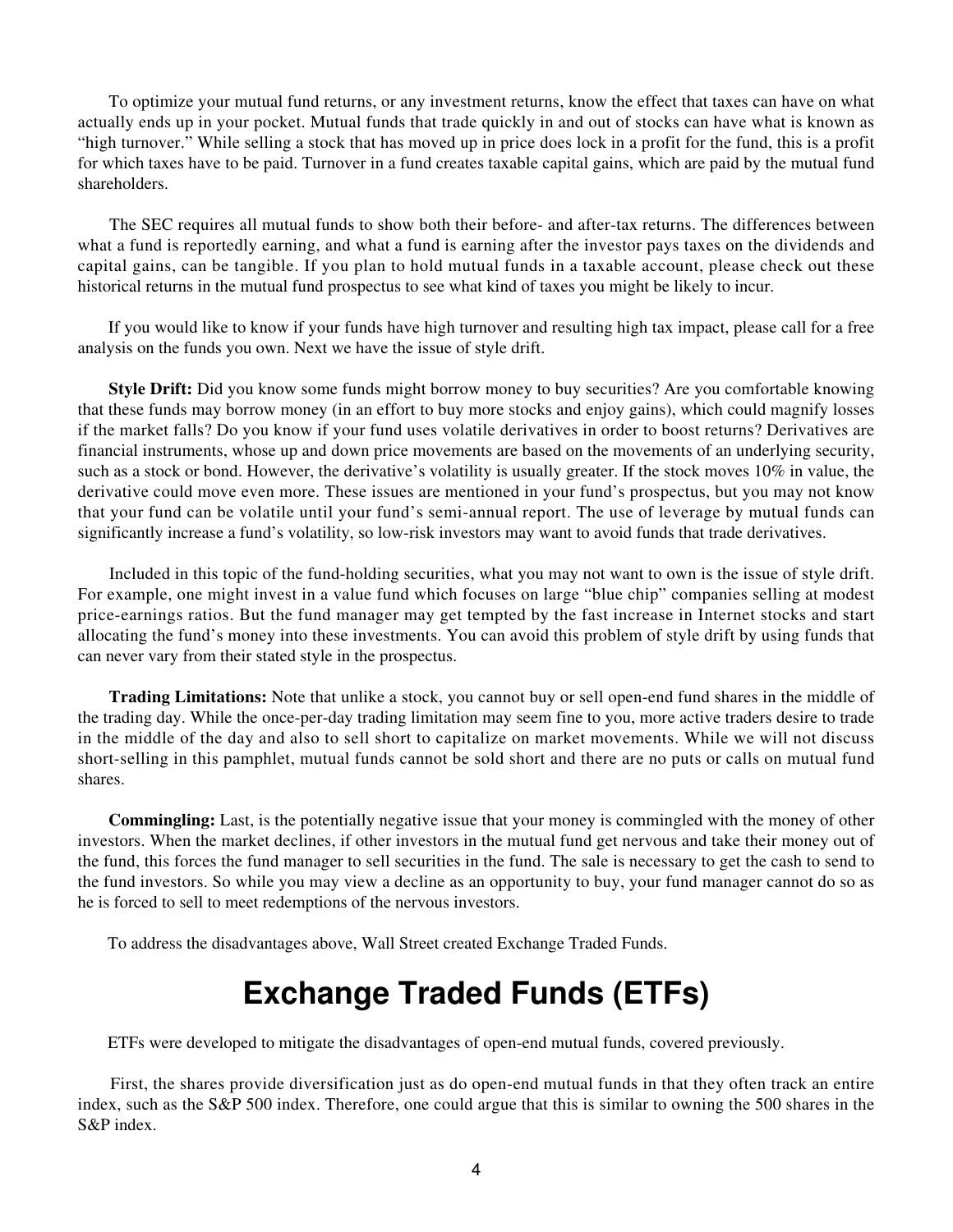Secondly, ETFs' shares are traded on the stock exchange. This means that the shares can be bought or sold at any time during the day like any share of stock. A more active trader finds this flexibility appealing as open-end mutual funds shares can only be bought or sold at the end of the day. Moreover, ETFs' shares can be sold short and many have puts and calls traded on them, thereby enhancing their appeal for an active investor.

 Next, more sophisticated investors are typically sensitive about fees. Because many ETFs track an index, the holdings within the ETF rarely change. Because there are few changes, there is no need for an active manager, and as a result, the cost to manage the fund and the fees to the investor are much smaller. As Wikipedia summarizes, "Mutual funds can charge 1% to 3%, or more; index fund expense ratios are generally lower, while ETFs are almost always in the 0.1% to 1% range. Over the long term, these cost differences can compound into a noticeable difference."<sup>3</sup>

 Closely related to the previous paragraph is the mentioned low turnover. Because there is very little buying or selling of shares, there is a very small tax impact to the investor. In the illustration of an ETF which tracks the S&P 500 index, all holdings in the ETF are typically held for more than a year, so when a sale does occur, it is a long-term sale resulting in a long-term capital gain or loss. Long-term capital gains are taxed at preferential rates as are qualifying dividends from the shares in the fund.

 An ETF, like an open-end mutual fund, has many investors money commingled. Some investors would like to have their portfolio managed separately and thereby gain ultimate tax control from the timing of purchases and sales. That opportunity is provided by separately managed accounts.

## **Separately Managed Accounts**

 Separately managed accounts go by several names in the securities industry such as wrap accounts, individually managed accounts , fee-based accounts, managed accounts – and they were originally an offering available to the wealthiest of investors – typically having \$1 million or more in a portfolio.

 However, investment managers and brokerage firms, using technology, have been able to offer separately managed accounts to investors of more modest means. Let's take a look at the advantages.

#### **Individual cost basis**

 Because each security in the account is your own security and belongs only to you, you know how much it was purchased for, and prior to sale, you know how much the taxable gain will be. This permits you to instruct the manager to avoid taking profits at times when it may be bad for you from an income tax standpoint. If you own shares in a mutual fund, you simply get a 1099 form at the end of the year outlining how much you have to report to the IRS. Surprise!

 Because you have an individual cost basis in each security, not only can you manage the gains and losses within that portfolio, you can manage your overall tax situation. Let's assume you sold a piece of real estate and have a profit. You may ask your separate account manager to sell some stocks with losses before the end of the year; thereby recognizing those paper losses to save you tax dollars.

<sup>3</sup>http://en.wikipedia.org/wiki/Exchange-traded\_fund#Costs.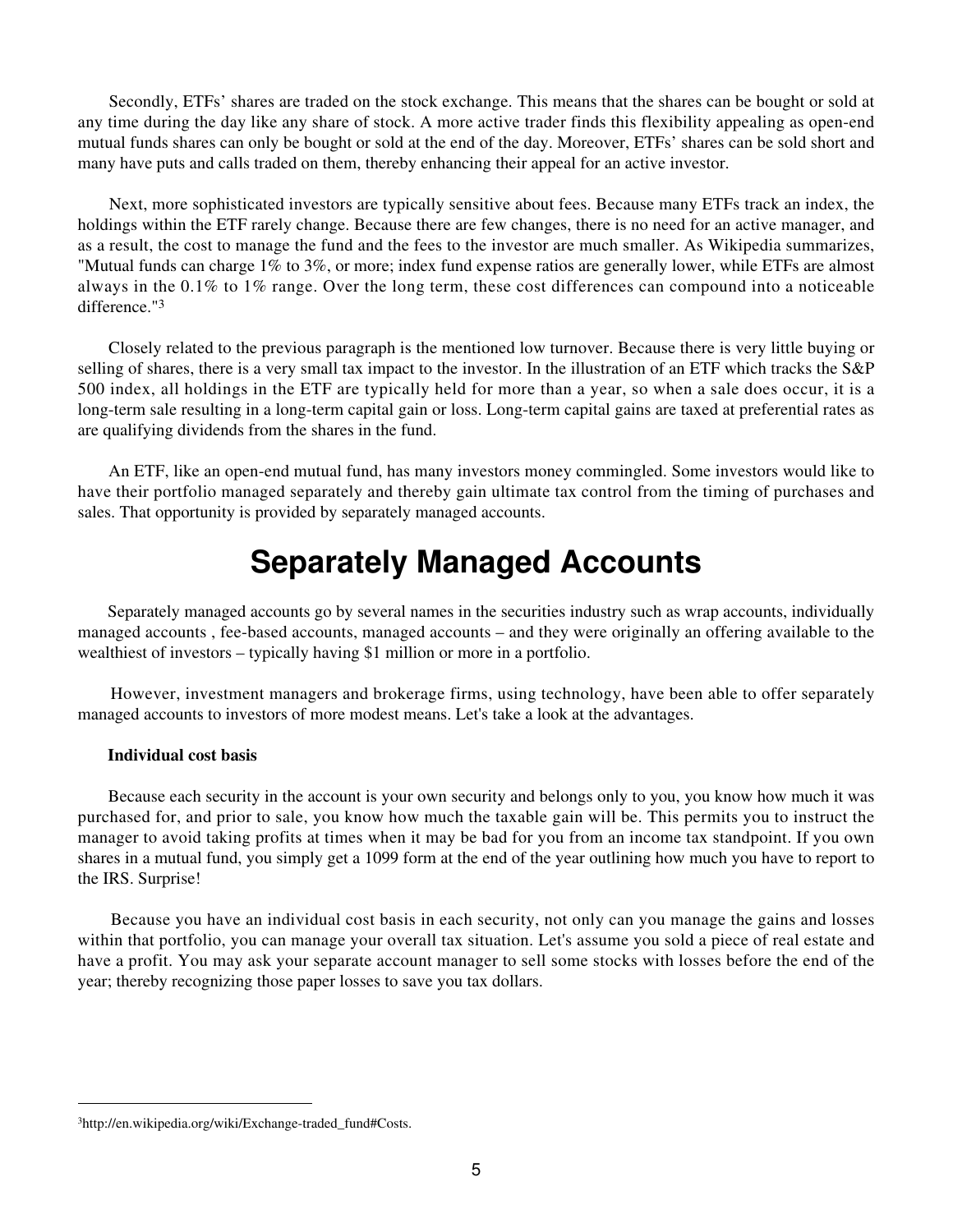To take the tax issue a step further, you may not have realized that when you buy a mutual fund, there may be embedded capital gains. This means that the fund has already made sales, captured profits, and at the end of the year – even though you are a new shareholder – you will be forced to pay your share of the tax on the gains that occurred prior to you becoming a shareholder. With a separately managed account, you never have this embedded capital gains issue.

#### **Personalization**

 If you have specific social convictions, such as the avoidance of tobacco stocks, you can provide that instruction to your separate account manager. Unlike a commingled account, your wishes within reason can be reflected in your investment account.

 Because separately managed accounts can be offered for as little as \$100,000, for your \$300,000, you could have three different professional managers. Each manager could focus on a separate financial goal you have, a goal that matches the selected manager's expertise.

#### **Transparency**

 Separate accounts provide you with comprehensive performance reporting and full disclosure of all costs. Unlike a mutual fund that does not tell you how much you profited or lost for the year or what the fund holds at any time, you will receive a quarterly report that shows your gain or loss clearly with all costs clearly indicated. Because most separately managed accounts are available to view on-line, you can check on your holdings 24 hours a day.

#### **Fees**

 Fees vary widely and can be comparable to the fees of open-end mutual funds or more reasonably comparable to those of an ETF.

#### **Discipline**

 Possibly the most valuable feature of a separate account manager is their investment discipline. These managers typically have an investment model that tells them what to buy and sell and when to buy and sell it. They do not react to every news story as some individual investors do. It's this discipline that many wealthy investors feel separate them from those who have not been as financially successful.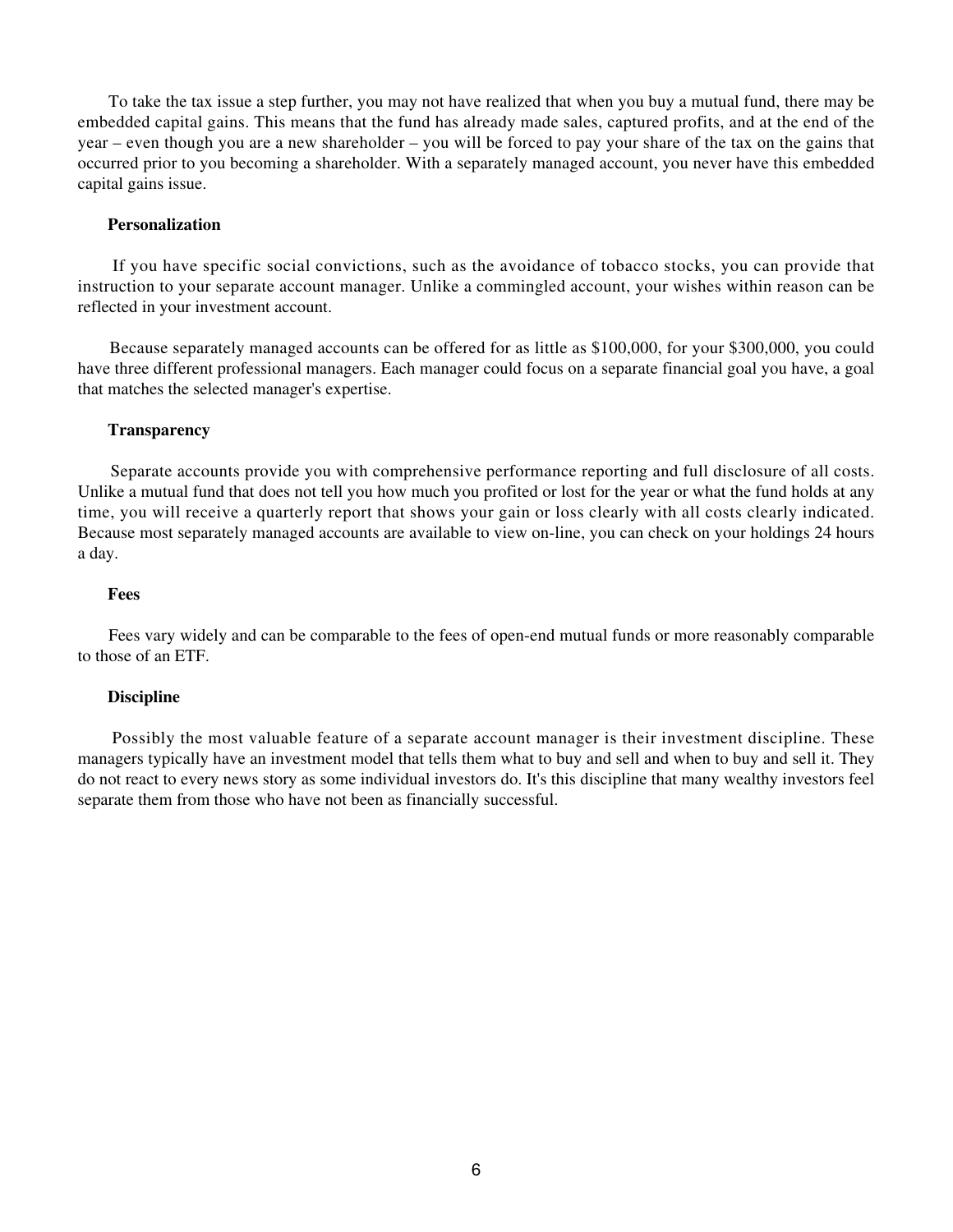### **About Jessie B Jarmon**



Jessie Jarmon is a well known expert in life, health and annuity insurance. After retiring from the US Army in 1993 he has been working to help the public protect and build their asset. Mr. Jarmon graduated form Park Univeristy with a Bachelor of Science Degree in Management/Health Care. His practice focus on helping people reach their financial goals.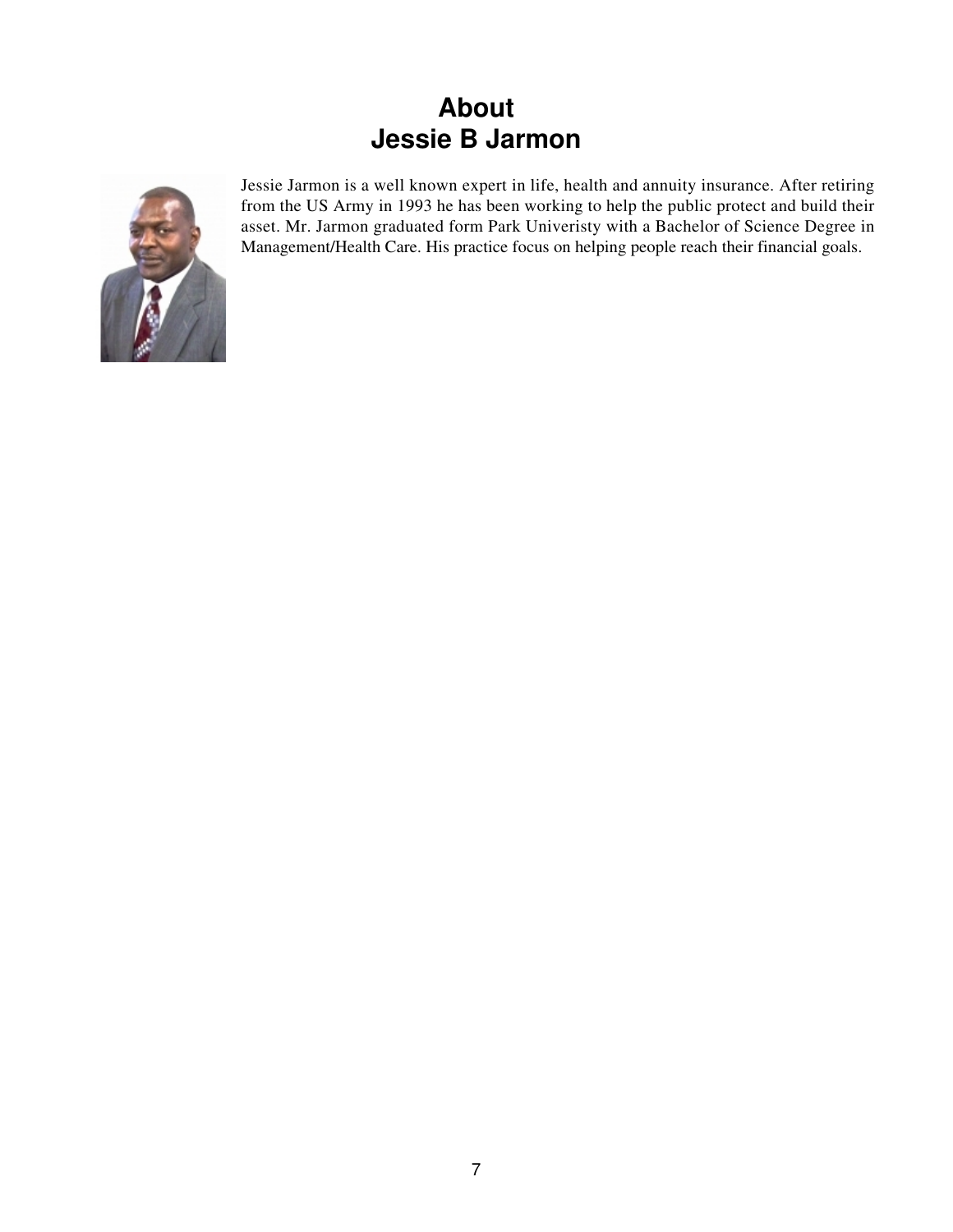### **About JarmonEstatePlanningAdvisorsGroup**

JarmonEstatePlanningAdvisorsGroup (JEPAG) is a life, health and annuity insurance Agency. JEPAG portfolio of financial products will help you meet your long and short term financial goals. Our advice is what's best for you from your point of view. Building lifelong relationship is JEPAG commitment based on honesty, prompt service and results. We entrust in carrier's that are competitive and A.M. Best & Company A+. Call today.

- **· Estate Planning** Includes assistance with living trust and elimination of estate taxes
- **· College Expenses** Investing in higher education
- **· Retirement** Investing in retirement plans
- **· Small Business** Buy sell agreements, key employee's insurance and work site insurance
- **· Health Insurance** Medical, Medicare Advantage/Supplement, Med Gap, Long-Term Care (LTC), Dental and Vision
- **· Tax-Sheltered Annuities** Fixed and or indexed

**Phone today with questions or to see if we can help you. There is no charge for an initial meeting.**

### Jessie B Jarmon **Consultant**

### **910-441-9373 or jepag.com**

**JarmonEstatePlanningAdvisorsGroup** 361 Dark Branch Road Kenansville, NC 28349